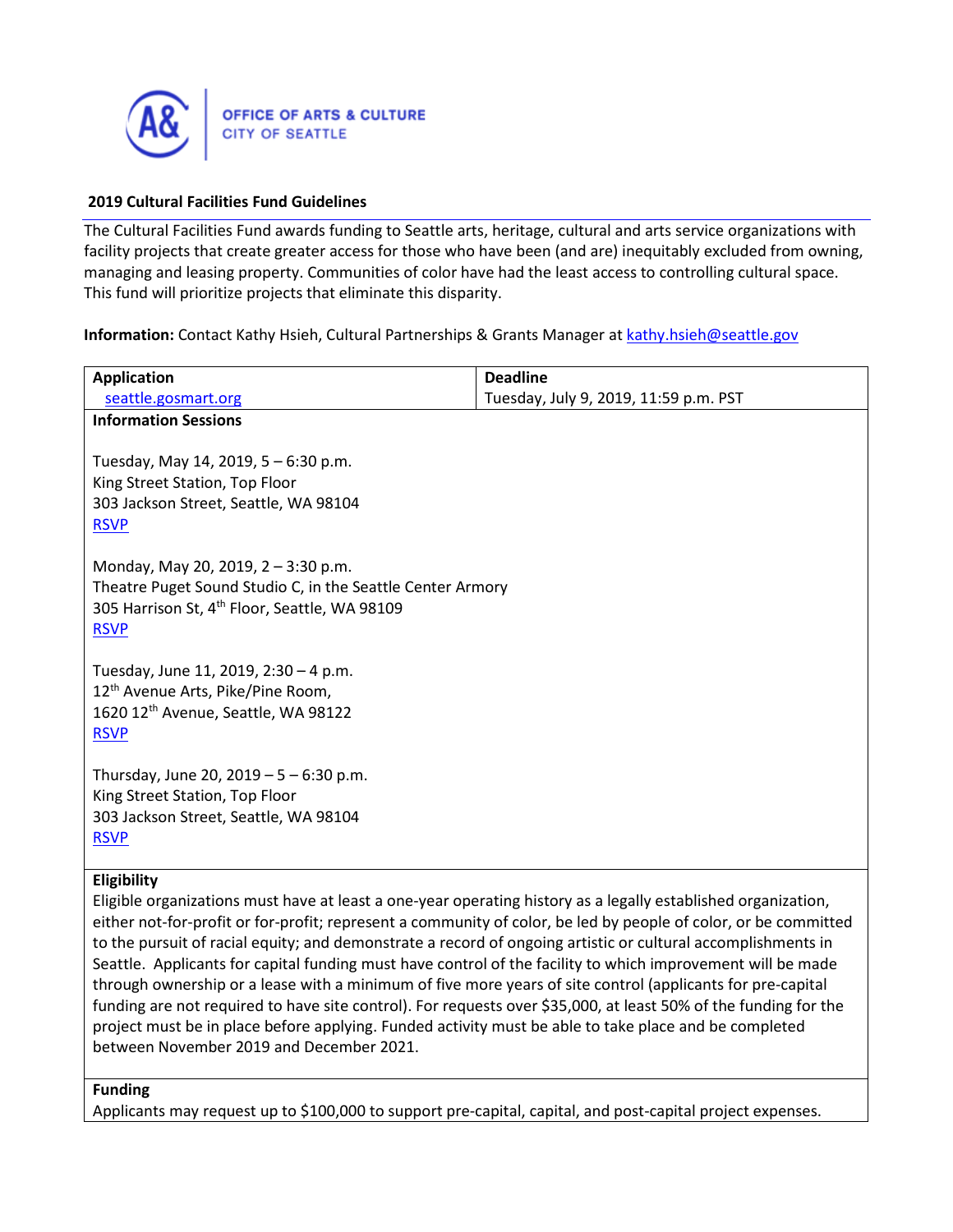# **2019 Cultural Facilities Fund Guidelines Cultural Facilities Fund Guidelines Cultural Facilities Fund Guidelines Cultural**

#### *Program Overview*

The Cultural Facilities Fund is intended to support capital projects that improve Seattle's arts and cultural spaces in significant and lasting ways while advancing the goals of racial equity. The Office of Arts & Culture seeks new solutions that drive the City as a whole toward racial equity and social justice and push us toward the inclusive society that we envision.

The Office of Arts & Culture hopes to help organizations leverage other funds, and priority will be given to projects that demonstrate a broadly-based funding plan.

In 2017, the Office of Arts & Culture undertook a Racial Equity Toolkit process to support and enhance this program, in advance of its significant growth in 2018. Several important changes have been made to the program in the interest of expanding these capital opportunities in communities that have been most impacted by structural racism.

Those changes include:

- Allowing small for-profit businesses to apply to the Fund
- Ensuring that a majority of the Peer Review Panel are people of color
- Reducing the number of years the organization must be in existence
- Providing racial equity and implicit bias training for all Peer Review Panelists
- Broadening the definition of allowable expenses to include "pre-capital" and "post-capital" funds
- Raising the maximum award to \$100,000
- Creating separate sub-funds for large and small projects, to be evaluated separately
- Adapt the "match" requirement to allow projects with no other income to apply

#### **Please review the following information closely.**

#### *Eligibility and Requirements*

The **Applicant** must:

- Represent a community of color, be led by people of color, or be committed to the pursuit of racial equity.
- Be an incorporated Seattle-based art, cultural, heritage, or arts-service organization.
	- o Applicants may be incorporated as a not-for-profit organization.
	- o Applicants may be incorporated as any variety of for-profit organizations. A for-profit applicant's gross annual revenues for the most recently completed year may not exceed \$5,000,000 and applicant may not employ more than five (5) full-time employees, or equivalent.
- Demonstrate at least a one-year operating history as a legally established organization.
- Site Control:
	- o For facility improvement, building, renovations, and other explicitly capital projects, the applicant must control the facility through ownership or a lease (at least five years of site control, which can be a combination of years remaining on a lease and a unilateral option to extend)
	- o For "pre-capital" expenses, such as feasibility studies, or architectural or engineering services, no site control is required.
- Demonstrate a record of ongoing artistic or cultural accomplishments in Seattle.
- Have a Federal Tax ID number, City of Seattle Business License and be based in the city of Seattle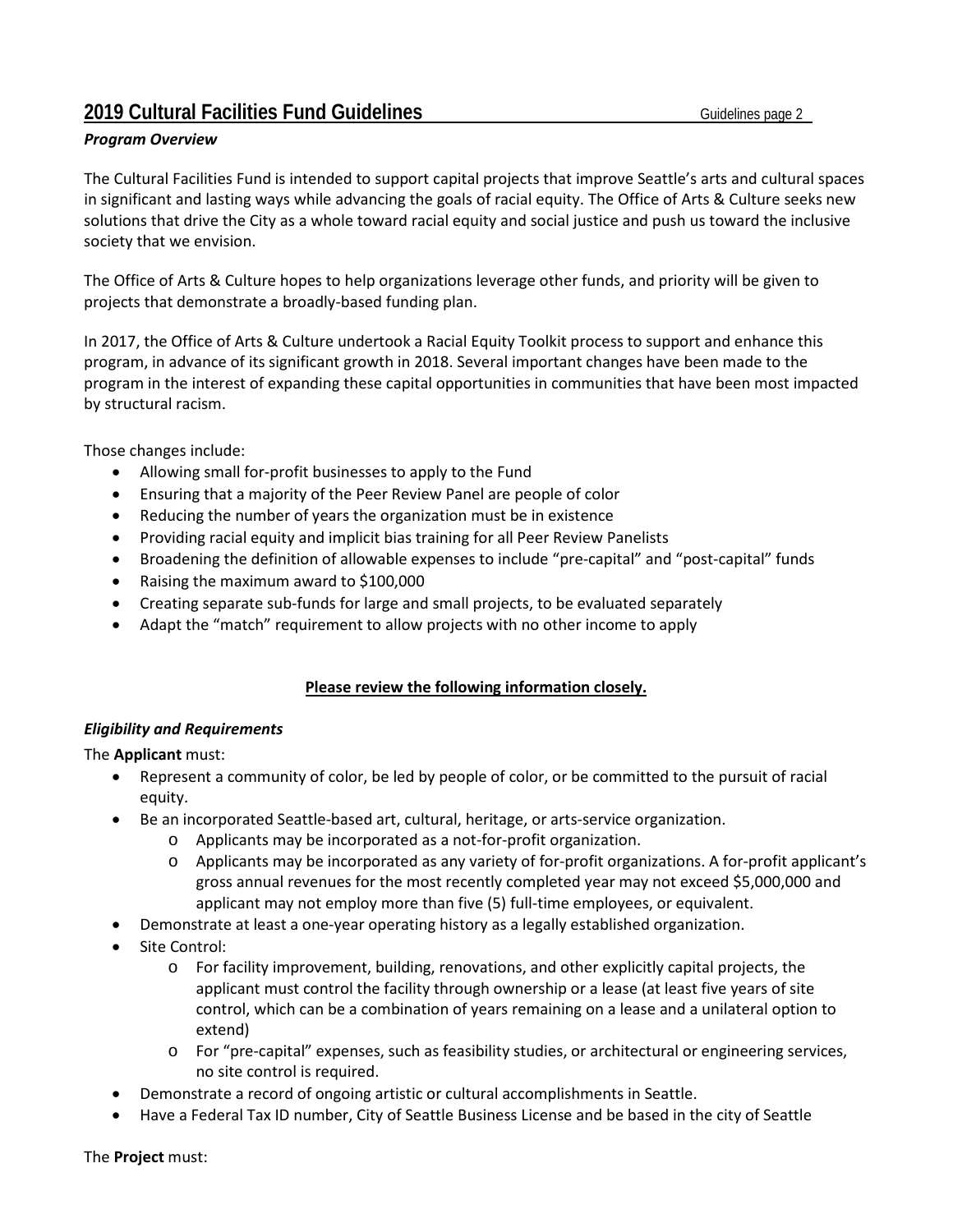# **2019 Cultural Facilities Fund Guidelines Cultural Facilities Fund Guidelines Cultural Facilities Fund Guidelines Cultural**

- Occur within the limits of the City of Seattle.
- Have at least 50% support for the project (not including this request) in place before applying for requests over \$35,000. This funding can take the form of approved grants, individual pledges, organizational cash on-hand (this must be cash that is literally "in the bank"), and in-kind contributions of both labor and materials.
- The specific activity funded through this award must begin after November 1, 2019 and be completed before December 31, 2021. The whole project of which this activity is a part may extend to either side of these dates.

The **Project** should address at least one of the following priorities:

- Increasing investment in communities of color
- Address more racially equitable access for those who have historically (and currently) been excluded from the City's cultural infrastructure building. Data demonstrates that communities of color have had the least access to controlling cultural space so this fund will prioritize projects that eliminate this disparity.
- Urgent-need remodeling or renovation of existing facilities, or creation of new facilities
- Improvements to a historic building
- Allow for significant organizational growth
- Bring buildings into compliance with the Americans with Disabilities Act or other building code requirements
- Have a broad or deep community impact

#### *Funding*

Applicants may request up to \$100,000 to support direct project expenses.

Applicants may submit for one of two tiers. In Tier One, applications for up to \$35,000 will be considered. In Tier Two, applications for between \$35,001 and \$100,000 will be considered. There are different "match" requirements for applicants in each tier. Applicants should bear in mind that in both tiers, priority will be given to projects that can demonstrate broad support, including financial.

#### **Tier One**

Applicants requesting up to \$35,000 will not have any requirement for a match, or to demonstrate other committed funds to the project.

#### **Tier Two**

Applicants requesting up to \$100,000 will need to demonstrate that at least 50% of the total project budget has been committed prior to applying to the Cultural Facilities Fund. In other words, if your total project campaign is \$1,000,000, you must have at least \$500,000 already committed from other sources, and you may ask us for up to \$100,000. This commitment can take many forms. You can count other contributed income that has been pledged or approved, general volunteer hours at \$20 per hour, discounts on professional labor (for example, pro bono or partially discounted architects' fees) at that professional's stated rates, and discounts on materials (not including bulk discounts) from vendors.

#### **Eligible expenses include**

- Capital expenses for an arts, heritage, or cultural space project
	- o This includes pre-capital expenses, such as Feasibility Studies, Design and Engineering Services, or Project Management
	- o Traditional capital expenses such as material purchases, construction labor, tenant improvements, etc.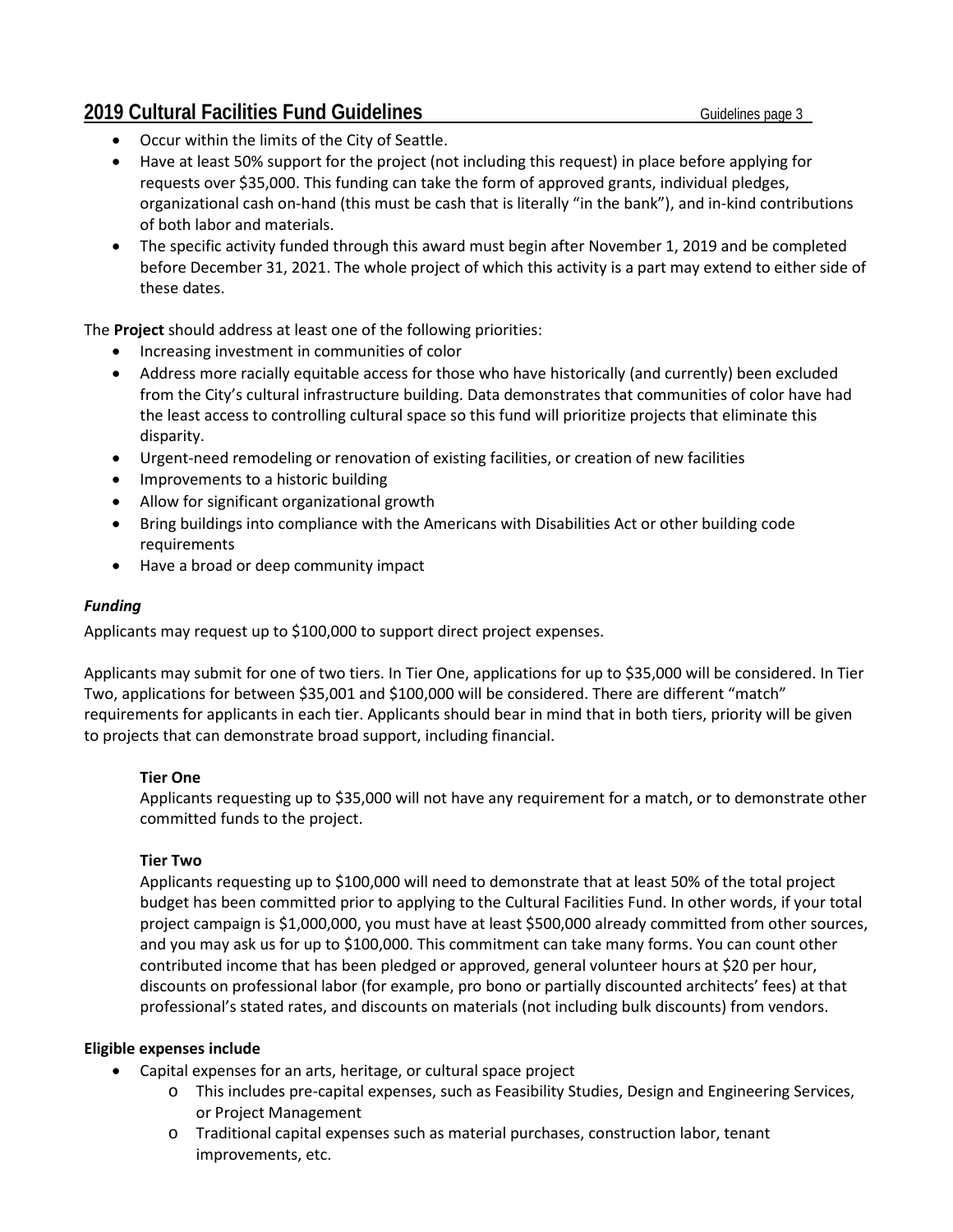- o Post-capital expenses specifically related to the maintenance of the new or renovated space, such as additional occupancy costs, site management, or increased consumables directly related to the growth of the organization's space.
- Property acquisition
- Staff salaries as directly related to the capital project (for instance, a percentage of an executive director's salary, commensurate with their time dedicated to the capital project).

## **This grant is not able to fund**

- Non-capital related expenses
- General facility maintenance and/or regular repairs
- The purchase of portable equipment
- General operating expenses or program expenses
- Work completed before the award of funds
- Projects located outside the city of Seattle

#### *Preparing Your Application*

The Cultural Facilities Fund application is an opportunity for applicants to explain their project, familiarize the panel with their organization, and express their commitment to racial equity. It consists of several pages of questions in an online application site, and several documents that we ask you to upload through that same site.

Go to [seattle.gosmart.org](https://seattle.gosmart.org/) and either log in to an existing account if you have one or create a new account if you haven't created an account previously. Once you log-in to your account, you can navigate to the "**Current Programs & Applications**" page, and then scroll down to the Cultural Facilities Fund 2019 section.

Begin by filling out the **"Intent to Apply"** page, which will collect demographic data about your organization. This information will be separated from your application and will not be seen by the Peer Review Panel and will in no way impact your funding request. We collect it purely for informational purposes and to track our own engagement with Seattle's diverse communities.

Once you have completed the **"Intent to Apply"** page of demographic questions you can start your formal application (from the same **"Current Programs & Applications"** page). The system will not allow you to access the application until the "Intent to Apply" page has been submitted. Please plan your submission timeline accordingly.

First you will fill in a page of **"Additional Profile Information,"** where more information about your organization will be captured.

Next you will fill in a page of **"Project Information,"** where you can begin to tell us about the project for which you are seeking support.

Finally, you will upload your attachments through the **"Attachments"** page of the application. There are four attachments:

- The Letter of Request (generated by the applicant)
- The Project Budget (downloaded and filled in by the applicant)
- The Organizational Budget (downloaded and filled in by the applicant)
- The Organizational Budget Notes (downloaded and filled in by the applicant)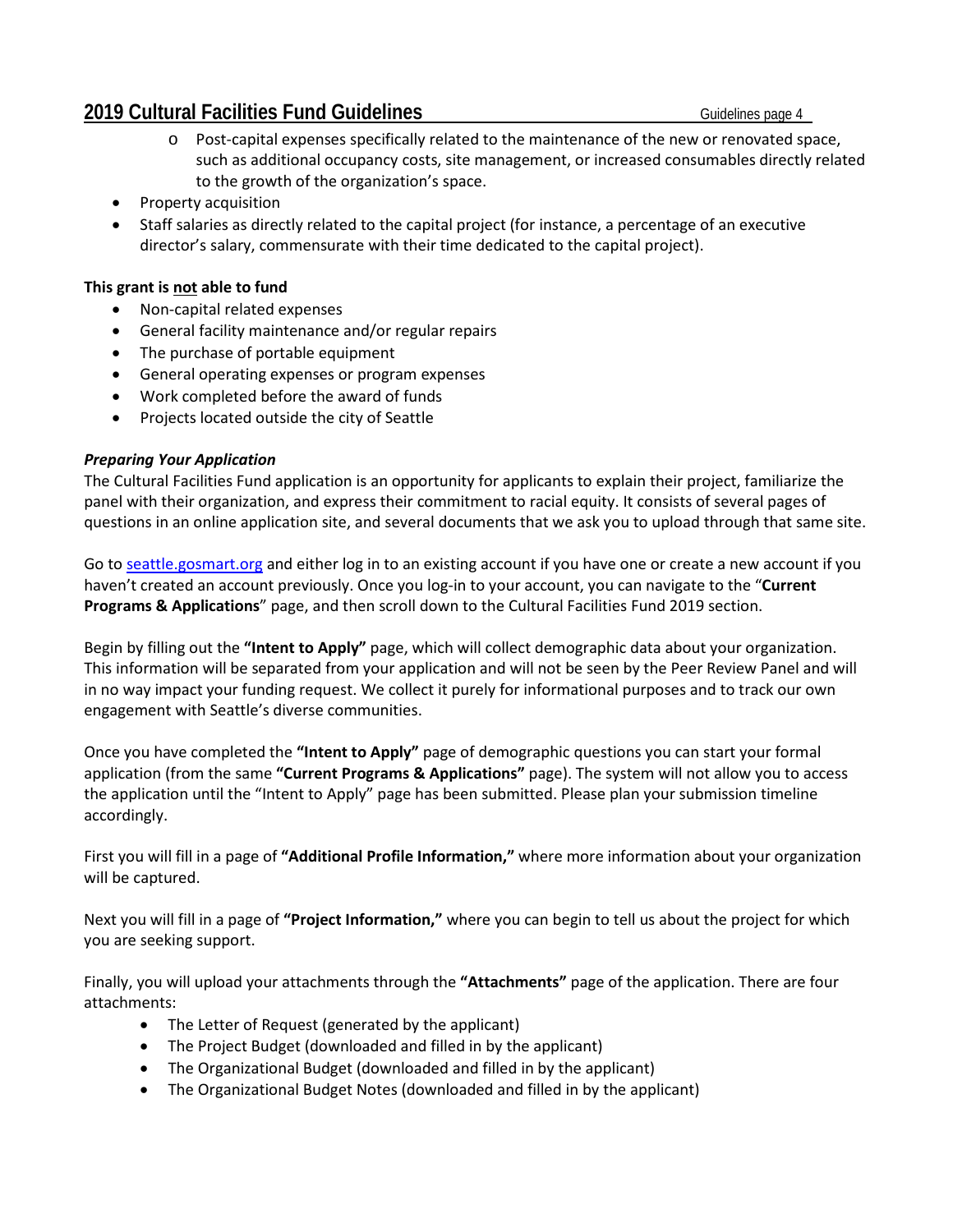You do not have to navigate sequentially (in the order of the pages). Fill out whatever you can quickly and get the "feel" of the site. But be sure to save whatever you have entered using the Save Work button at the bottom of each page.

We ask that you create a **three-page Letter of Request** for you to share more about your organization and your project to the Peer Review Panel. Please look closely at the prompts below and respond to them concisely. For reference, three pages is roughly 1,500 words, or 9,000 characters.

We ask that you consider the following questions and address any of them that you feel are relevant in your Letter of Request:

## - **Organizational Background and Fiscal History**

- o The panel may not be familiar with your organization. How was it founded? Who leads or is involved? Who does it serve? What does it do? What makes you unique in the Seattle arts and culture sector? How has it grown? (Anything already covered in your online Profile's Mission and History sections does not need to be repeated here.)
- o You will need to demonstrate a record of ongoing artistic or cultural accomplishments.
- o It's always helpful to know something about your financial history when deciding whether or not to give you money. In very broad strokes, how has your budget grown (or shrunk)? Where (generally) does your support come from? How (generally) do you spend it?

## - **Project Description**

- o Describe the project for which you are seeking funds.
- o Explain why it is an urgent need for your organization. Why now?
- o How will the project help you better serve your mission? How will it affect your operations during and after construction/renovation? Have you planned for the project's ongoing maintenance costs?

## - **Project Impact**

- o How will this project move your organization, and our city, closer to the goal of racial equity?
- o Describe the benefits this project will provide for your organization, artists, and the community you serve. How will the project contribute to greater cultural opportunities for the broader Seattle community? How will the project create greater racially equitable access?
- o How will this funding, and this project, allow you to provide greater access to your programming?

## - **Relevant Expertise / Experience / Accomplishments**

o Who will manage this project? Why are they qualified and what role they will play?

## - **Project Implementation**

- o Describe your organization's plan for making this project happen. What contingency plans do you have in place for potential issues/delays (weather, funding shortfalls, staffing, etc.)? How did you develop the budget?
- o What is your funding progress to date? Be as specific as possible about the funding and inkind donations you already have confirmed for the project.
- **Project Timeline**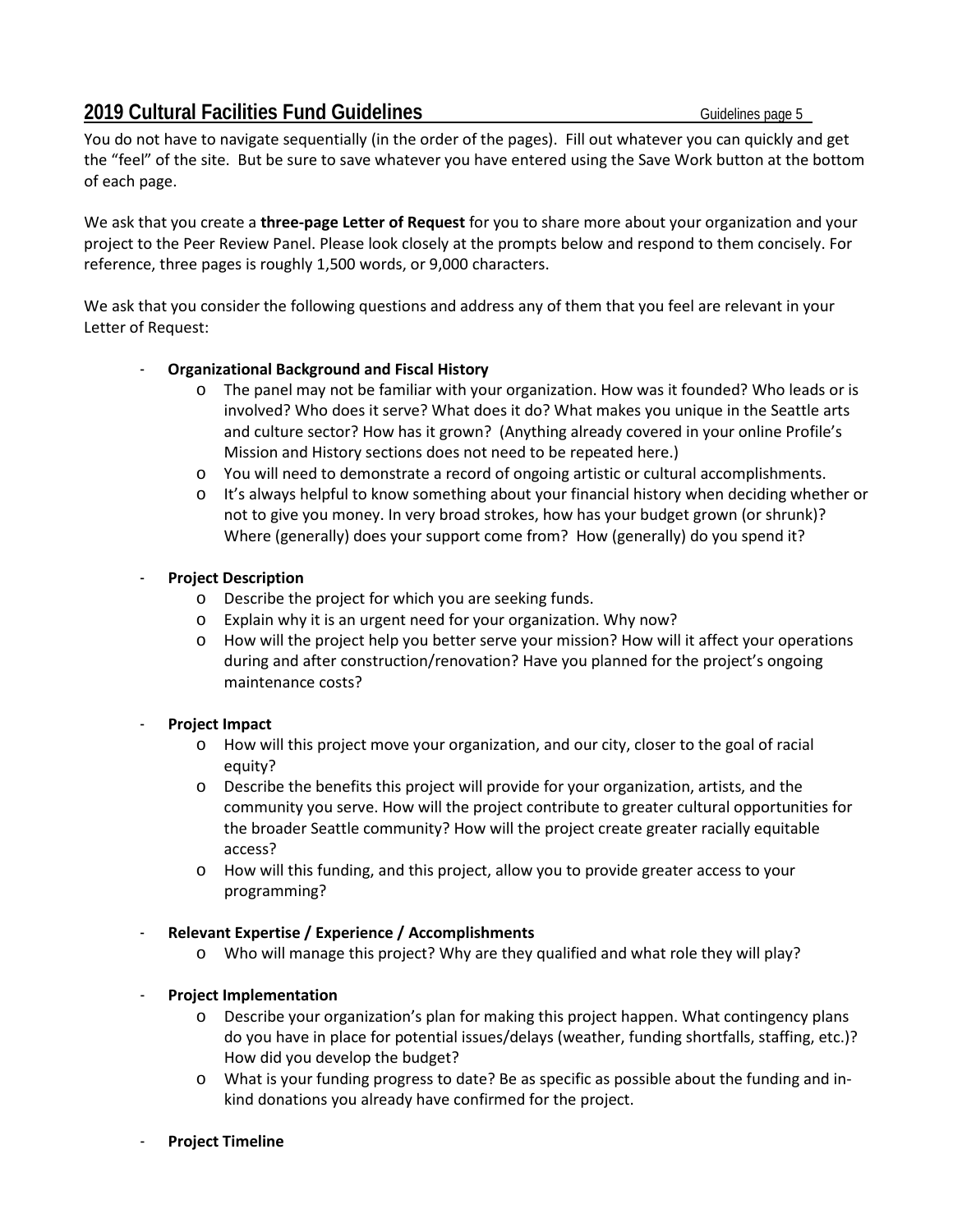o Describe the timeline for this project. What has happened to date and what will be accomplished by when?

## *Submitting Your Application and Attachments*

## **A COMPLETE APPLICATION** will include the following:

- **Community and Demographic Data ("Intent to Apply")–** We ask that you self-identify your organization's demographics, both its leadership, its audiences, and its artists. This information helps our Office track progress towards its race and social justice goals. The information is intentionally collected separately from the rest of your application and will not be seen by the Panelists evaluating your application.
- **Additional Profile Information –** This is an online form you will complete and save; if you have applied through the GO Smart system in the past it will populate with your organization's information automatically. Please update your profile as needed.
- **Project Information –** This is a page of information to be inputted into an online form and saved.
- **Letter of Request –** Generate and upload a **three-page** Letter of Request on your organization's letterhead must be saved as a PDF.
- **Project Budget –** Download the blank form template provided at the [Arts & Culture website](http://www.seattle.gov/arts/cultural-facilities-fund) and upload completed form. **Please note that when you upload this file it must be saved as an ".xls" file, and not the more current ".xlsx" format.**
- **Organizational Budget –** Download the blank form template provided at th[e Arts & Culture website](http://www.seattle.gov/arts/cultural-facilities-fund) and upload completed form showing budget information for your last completed, current and next fiscal years. **Please note that when you upload this file it must be saved as an ".xls" file, and not the more current ".xlsx" format.**
- **Organizational Budget Notes –** Download blank form template provided at the [Arts & Culture website](http://www.seattle.gov/arts/cultural-facilities-fund) and upload completed form, noting any significant budget changes between years. **Please note that when you upload this file it must be saved as an ".xls" file, and not the more current ".xlsx" format.**
- **Images –** Attach up to three images for the proposed project. These can be an architect's renderings, or sketches on a napkin. They can be photos of the site, or stock photos of the type of renovation or the materials to be used. They can be images of the problem to be solved, or of solutions you've spotted elsewhere. Make your images compelling and part of your case for funding.
	- o **Important note about image file format:** Please convert your images to PDF files and submit them as separate PDF's, maximum file size of 10Mb per image.

#### *Evaluation Criteria*

The Cultural Facilities Fund invests in the broad cultural community, but with a particular focus on helping organizations reflecting communities of color to make a rich variety of arts, heritage and culture opportunities accessible to Seattle residents and visitors. Through this and all our programs, we are committed to removing barriers to participation and involving cultures, audiences, and artists who have been most impacted by the City's history of racism and inequitable investments.

In addition to the program goals of funding projects from communities that have been the most impacted by our shared history of structural and institutional racism, the following three core evaluation criteria are considered in the review of applications. Successful proposals will address:

#### **1. Importance of the Project in Relation to a Stated Cultural Mission**

• Clearly describes the organization's mission and goals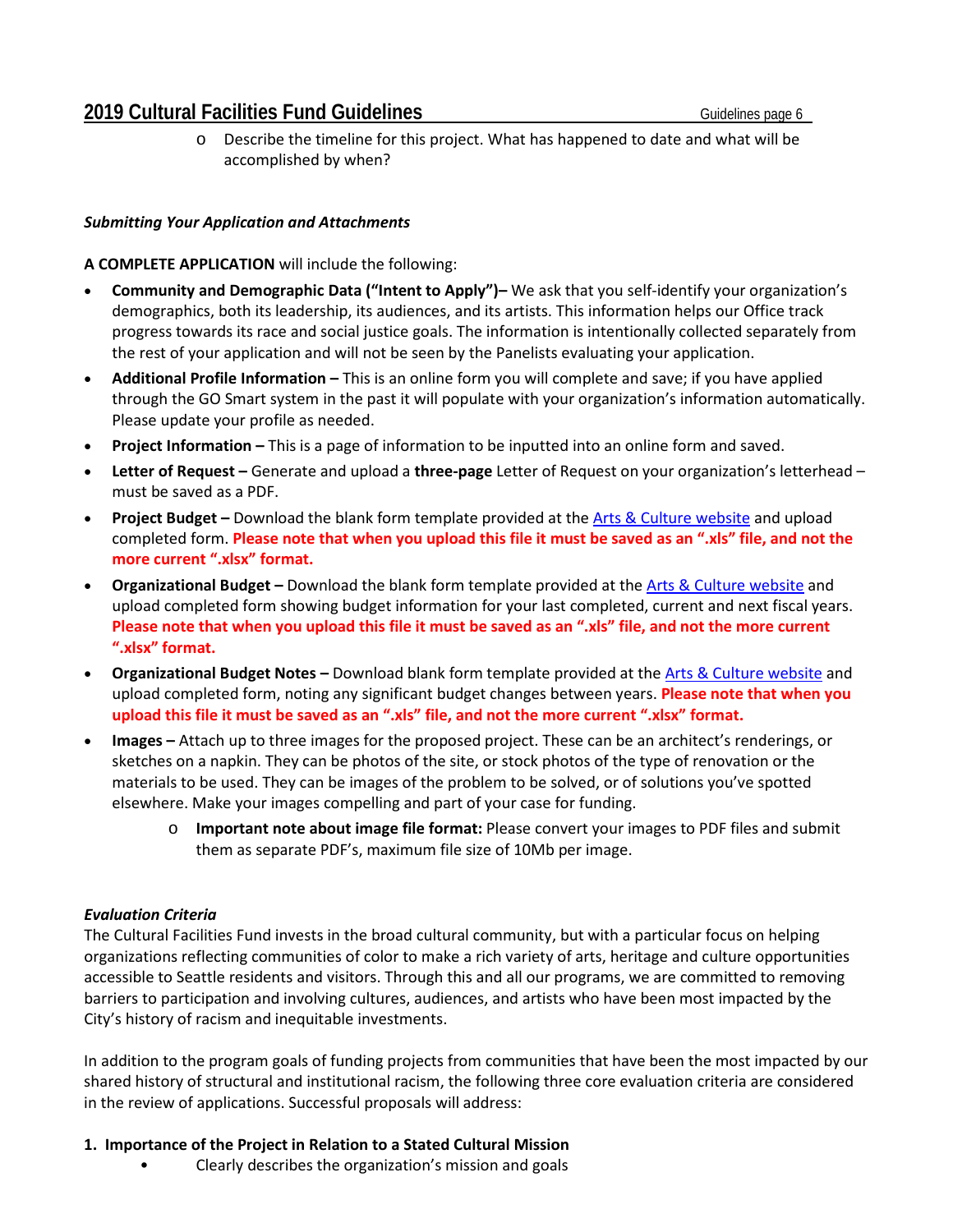• Demonstrates how the project will serve the organization's mission and goals

## **2. Urgency of the Project**

• Addresses the urgency of the project for the organization and for the community

## **3. Impact of the Project and Public Benefit**

- Moves the organization into alignment with the priorities and needs of communities of color
- Demonstrates significant impact for the organization and its ability to serve its community
- Improves access to cultural opportunities for under-represented communities
- Shows that the project will contribute to the viability and accessibility of the organization, neighborhood, community and/or region – how will the benefit of the funded project be shared with the community?

## **4. Feasibility and Organizational Capacity**

- Includes a realistic, reasonable and relevant project budget
- Demonstrates a broad base of support from the community and from other supporters
- Demonstrates organizational fiscal stability and accountability
- Offers a feasible project plan
- Shows evidence of project leaders' qualifications and experience for implementation of project

## *Timeline*

Organizations are recommended for funding by a peer panel composed of arts administrators and community representatives reviewing applications through a racial equity lens. All required application materials will be evaluated based on the review criteria. Applicants may expect to receive notice by mid-October 2019.

## **Obligations of award recipients**

If your project is selected for funding, you are obligated to the below conditions.

- Organizations and individuals receiving awards from the Office of Arts & Culture must acknowledge the City of Seattle's support in printed materials, signage visible to the public or in other ways appropriate to the project. ARTS will supply preferred wording and logos in electronic format.
- State law authorizes the purchase of services on behalf of the public, but not the donation of public money to organizations or individuals. Funded organizations must provide public benefits to residents of Seattle equal to the amount of the award as a condition of their funding.
- Individuals and organizations awarded funds from the Office of Arts & Culture must have a Seattle business license and a Washington state Unified Business Identification (UBI) number prior to receiving final payment. (The business license and UBI numbers are NOT required to apply for funds.)
- After funding recommendations are approved, the Office of Arts & Culture staff will work with the applicant to develop a contract, including a scope of services (public benefit). These contracts will govern project evaluation and the payment of funds. Contractors are paid on a reimbursement basis.

#### *Tips*

• Complete the "Intent to Apply" as soon as possible, so that you have access to the rest of the application.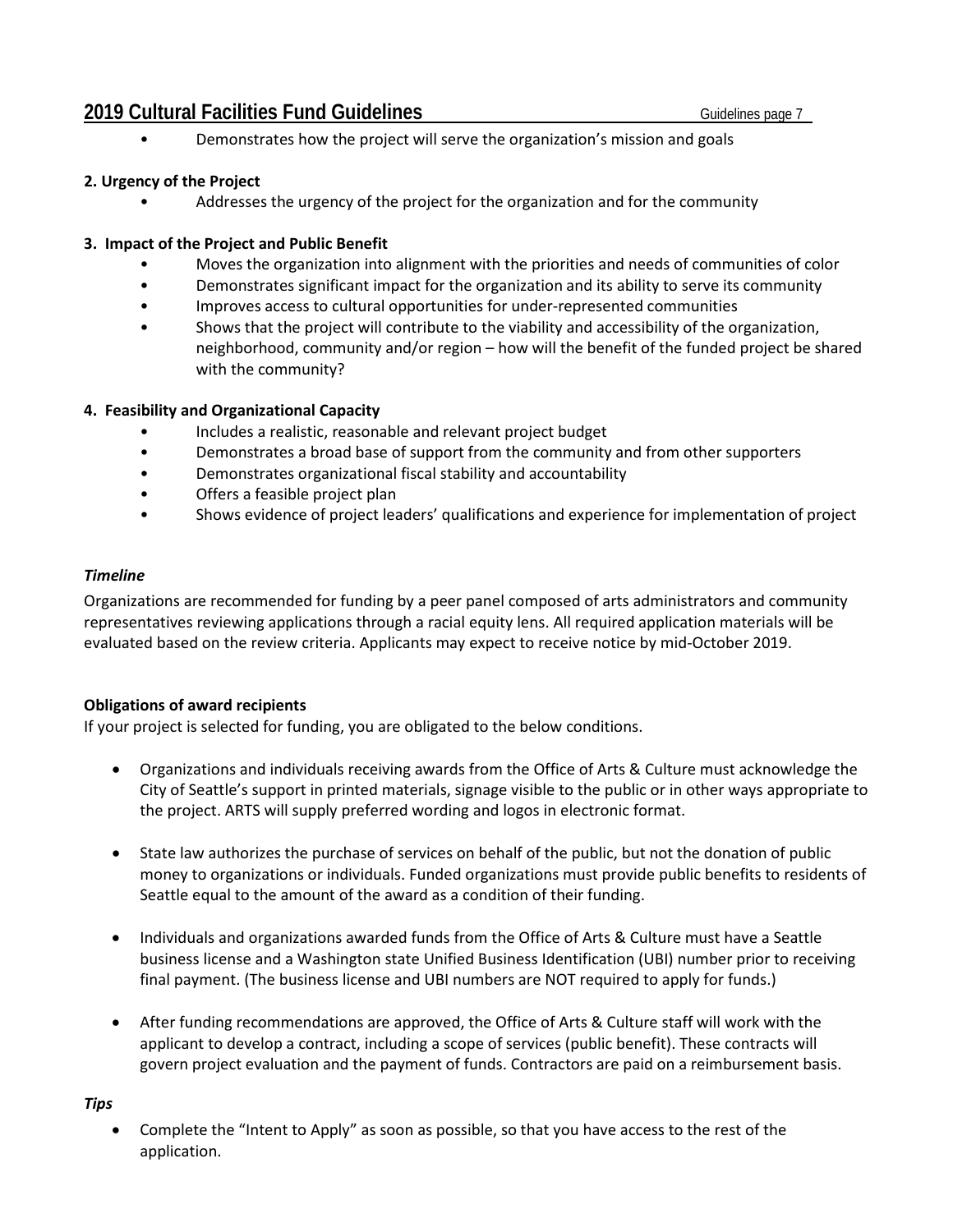- Explore the online application ahead of time, especially if you're a first-time applicant.
- Preview guidelines, check your eligibility and read instruction boxes.
- Attend an information session.
- Start writing or outlining your application narrative early. You may wish to write it first in a separate document to see your whole story clearly.
- Be sure to save, re-read and preview your work before you submit.
- Call the project manager with questions well in advance of the deadline. We are happy to assist you, but last-minute help is limited due to timing.
- Submit early in case you need time to correct errors in the application.
- Be concise and organized. Panelists must read and evaluate dozens of applications.
- Funded organizations must provide public benefits to citizens of Seattle equal to the amount of the award as a condition of their funding. Ensure you understand what this means and how it applies to your project (call and ask to discuss ahead of the application deadline).
- Take as many adjectives *out* of your proposal as you can (brilliant, beautiful, important, etc.). The panel prefers to review applications written in plain "non-marketing" language.
- Be realistic in your budget forecasts. Panelists are familiar with inflated budgets and last-minute guesses.
- Whether or not you are funded, we encourage you to contact the program manager and ask for feedback on the peer panel evaluation. This is a chance to learn how you can create a more competitive application. Please do not call or email for feedback before funding recommendations have been made.
- There are many more project proposals than there are funds available. Before trying to shoe-horn a borderline project into the eligibility requirements, either work with the program manager to identify a better-fitting project from your organization, or save your organization some staff time and don't write a proposal for a project that doesn't quite fit. Poor fits are often the easiest and first to be disqualified.
- Pay close attention to the "Evaluation Criteria" listed in this document. Those are the criteria the panelists will be using to score your application. A successful application will address each of them.

## *ARTS Funding Policies*

## **Respect for diverse cultures**

ARTS respects and seeks to achieve cultural and aesthetic diversity in its programs and administration through:

- Ensuring culturally diverse representation in decision-making through attention to racial diversity in panel selection, hiring of staff and Commission appointments.
- Developing policies, documents and procedures that remove barriers to participation.
- Encouraging arts organizations to broaden representation in all aspects of serving their mission.
- Identifying ongoing needs and opportunities within the arts for involving diverse cultures and underserved audiences and artists.

## **Commitment to Racial Equity**

The Seattle Office of Arts & Culture commits to an anti-racist work practice that centers the creativity and leadership of people of color - those most impacted by structural racism - to move toward systems that benefit us all. We also acknowledge that we are on Indigenous land, the traditional territories of the Coast Salish people.

We envision a city of people whose success, safety and health are not pre-determined by their race. A city where all artists, performers, writers and creative workers have the freedom, agency and platform to share and amplify their stories, art, cultures and experiences. At the same time, we acknowledge that our actions - both conscious and unconscious, past and present - have benefited some communities while limiting opportunities and outcomes for communities of color. We work toward our vision by addressing and working to eliminate institutional racism in our programs, policies and practices.